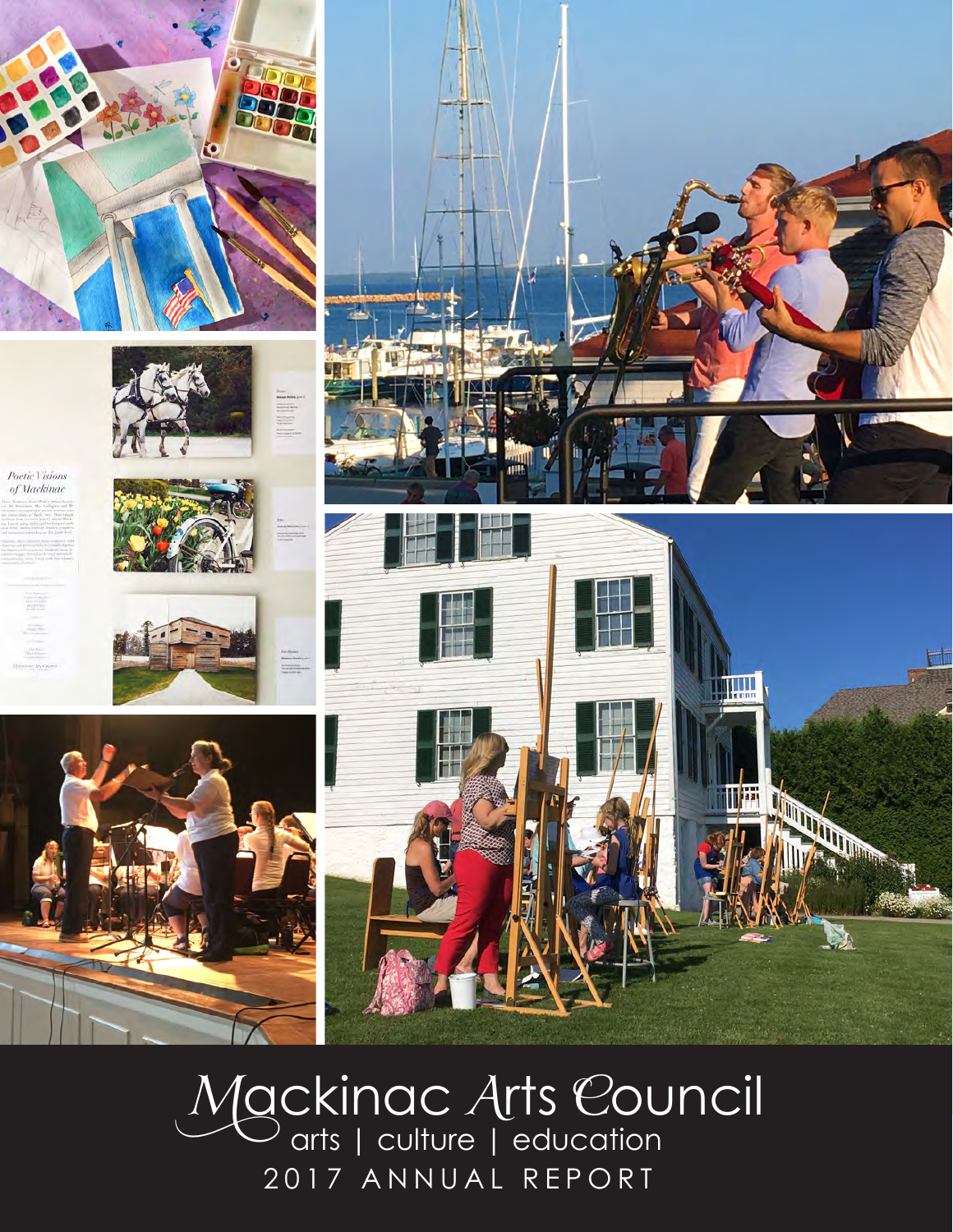The past twelve months were tremendous, if not tumultuous times. Mackinac Island saw record numbers in many sectors, including arts and culture. Here on Mackinac Island, we are keenly aware of the depth and breadth of talented, creative people who live on the island or visit each summer from all over the world. The Mackinac Arts Council remains committed to giving space and voice to the creativity of all people who find themselves at Mackinac.

Through education, entertainment, exhibition, and advocacy, the Mackinac Arts Council continues the work of making Mackinac Island a thriving center for arts and culture in Michigan. This past year we hosted over 75 events during the course of the summer, and reached thousands of guests and residents. From ArtPrize in Grand Rapids to new alliances with artists in the Upper Peninsula to an enrichment program and art competition for students at Mackinac Island Public School, we worked across sectors to build support and appreciation for arts and culture in Michigan's "crown jewel."

None of these efforts would be possible without the ongoing and steadfast contributions of members like you. It is a rare privilege to be a part of a community where the arts are valued as deeply and supported as directly as they are on Mackinac Island. As we enter 2018, we are grateful for the lasting impact made by your continued donations of time and resources, and are proud to advance the cause of greater access to arts and culture on Mackinac Island this year and many more to come.

*Philip Rice, Program Director Bradley McCallum, Board President*

# *GRANTS*

*The Mackinac Arts Council is an advocate for the arts on Mackinac Island. As well as awarding grants, we seek grants each year to help support our programming and operations.* 

#### Grants Awarded 2017

#### **Richard & Jane Manoogian Art Award \$2,500**

In conjunction with Mackinac State Historic Parks for the annual art competition at the Richard & Jane Manoogian Mackinac Island Art Museum.

#### **Art & Music in the Schools \$3,897**

Mackinac Island Public School Art & Music supplies, events, trips, and programs.

#### Grants Received 2017

**Mackinac Island Communtiy Foundation \$10,000** Spring and Winter grant cycles. Programming: Music in the Park, Performing Arts (Classical Music), Community Theater, Winter Jam Sessions (Music Mondays).

**Michigan Council for Arts and Cultural Affairs \$3,500** Winter grant cycle. Programming: Music in the Park.



# *BOARD* Executive Committee

Bradley McCallum, President Valerie Porter, Vice President Kris Faulk, Secretary Glen Young, Treasurer

#### Board Members

Becki Barnwell Sam Barnwell Jennifer King Lily Niederpruem Katie Rearick Mark Ware Jennifer Wohletz

### Advisory Board

Mayor Margaret Doud Ann Levy Kate Levy Ryan Macy Jane Manoogian Margaret McIntire Mary Bea McWatters Phil Porter Chris West Fr. Jim Williams Susan Wipperman Candi Wynn

Financial Snapshot Summarized Statement of Financial Position as of December 2017, not yet audited

Total Revenues: \$70,169 Total Expenses: \$55,690 Total Assets: \$107,285

Endowment Fund Mackinac Island Community Foundation Total: \$122,090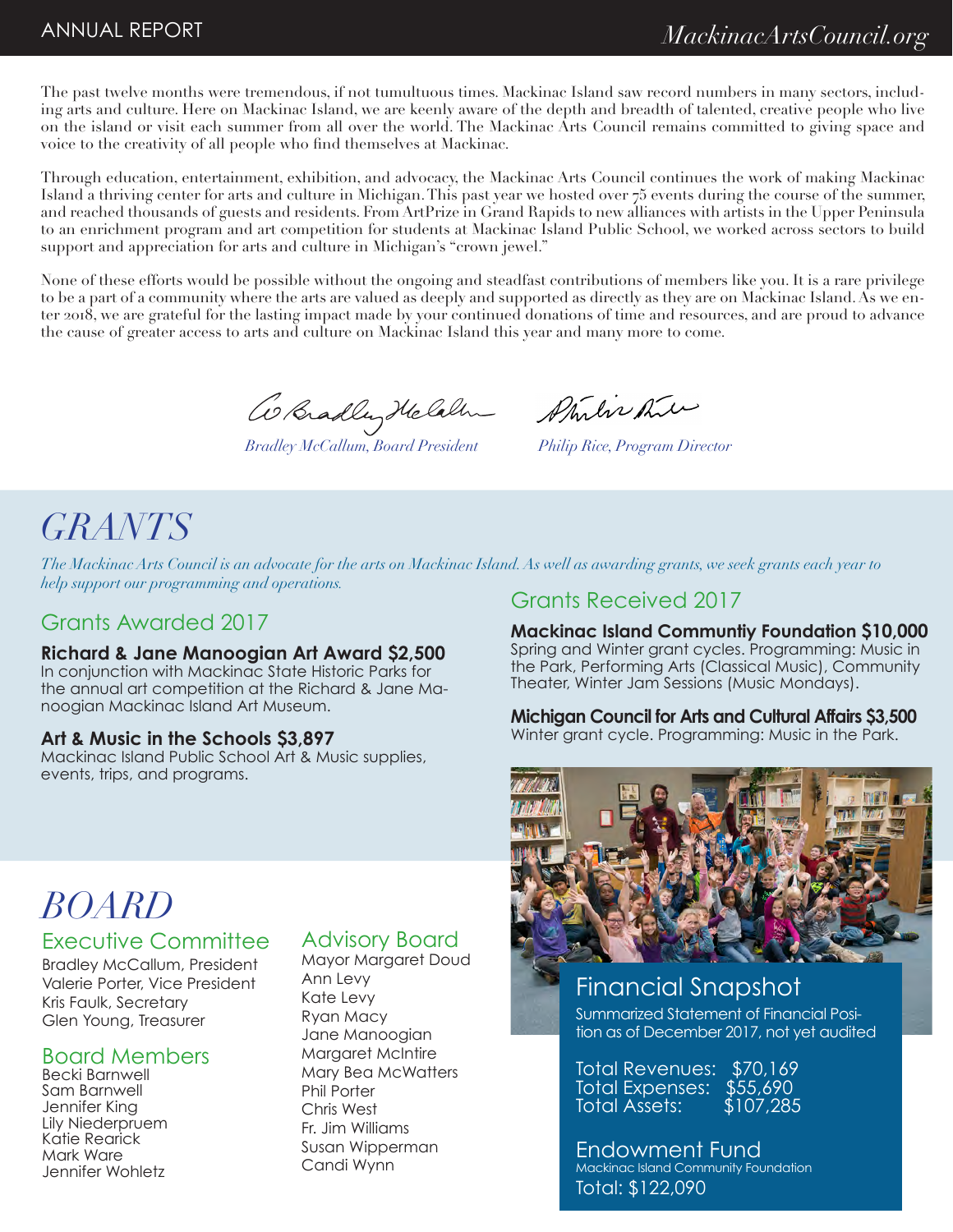# *2017 PROGRAMS & EVENTS*

*Celebrating the creativity and boundless potential and value of every person, the Mackinac Arts Council's mission is to collaborate with arts and other organizations to create, sponsor and promote Mackinac Island artistic activities, artists and programs, thus enriching the quality of life of all Island residents, including K-12 students, seasonal workers and guests visiting the Island.*

The Center for the Arts hosted displays of art on the grounds of Mission Point Resort. 2017 shows included poetry and artwork by Mackinac Island Public School students, artwork from Upper Peninsula artists, and work en route to ArtPrize in Grand Rapids.





2017 saw the return of movies in the Mission Point Theater, with an emphasis on Mackinac Island originals including *This Time for Keeps*, some lesserknown Moral Re-Armament films, and of course, *Somewhere in Time*.



In 2017 the Mackinac Arts Council published its first ever book—a collection of writings by local authors in celebration of Henry David Thoreau's 200th birthday. The new book was presented in conjunction with an art exhibit and music concert. *Thoreau at Mackinac* can be purchased at the Island Bookstore or online.







In 2017 the Mackinac Arts Council adopted the classical music series from the Mackinac Island Community Foundation, hosting five concerts at Ste. Anne's Church and Trinity Church over the Summer and Fall.



Music in the Park — Workshops at the Museum — Special Events — Performing Arts — Exhibits in the Gallery — Movies on Mackinac



# *STAFF & VOLUNTEERS*

*MAC operates with a full-time Program Director, a part-time Bookkeeper and Administrative Assistant, and two interns. Many dedicated volunteers and in-kind contributions of office space and event support enable MAC to remain active with many different projects.*

### **Staff**

Philip Rice, *Program Director* Carrie Kaminen, *Bookkeeper* Natalia Wohletz, *Administrative Assistant*

## **Volunteers**

Abby Brenz Marlon Gonzáles Max Jones Ellie Jones\* Kate Koster

Luke Lacy Sarah Manasreh Dominic Morse Leon Morse Wyatt Morse Sydney Ostrander\* Kathryn Rado Allison Sehoyan Dan Wohletz Mark Wohletz Natalia Wohletz

*\*denotes summer interns*